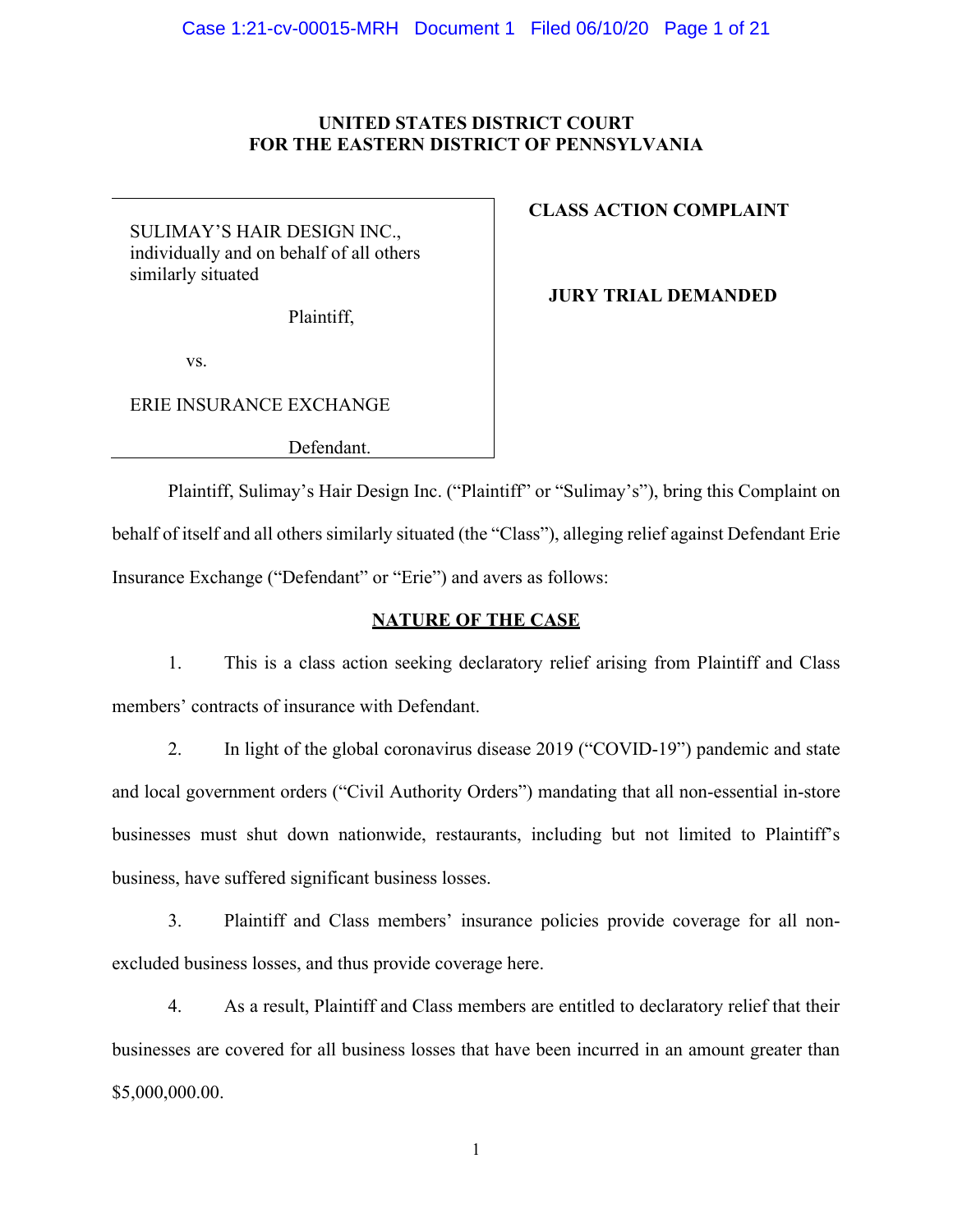#### **JURISDICTION**

5. This Court has subject-matter jurisdiction pursuant to the Class Action Fairness Act, 28 U.S.C. § 1332(d) because: (1) the matter in controversy exceeds the sum or value of \$5,000,000, exclusive of interest and costs; (2) the action is a class action; (3) there are members of the Class who are diverse from Defendant; and (4) there are more than 100 Class members.

6. This Court has personal jurisdiction over Erie. Erie's principal place of business and headquarters is located at 100 Erie Insurance Place, Erie, PA 16530. Further, at all relevant times, Erie has engaged in substantial business activities in the Commonwealth of Pennsylvania. Erie transacted, solicited, and conducted business in Pennsylvania through its employees, agents, and/or sales representatives, and derived substantial revenue from such business in Pennsylvania. Defendant purposefully availed itself of personal jurisdiction in Pennsylvania because it contracted to provide insurance to Plaintiff and Class members in Pennsylvania which is the subject of this case.

7. Venue is proper in this district pursuant to 28 U.S.C. § 1391(b)(1) and (2) because Plaintiff and Defendant are Pennsylvania corporations and because a substantial part of the events or omissions giving rise to the claim occurred in this District.

#### **PARTIES**

8. Plaintiff, Sulimay's Hair Design Inc. is authorized to do business in Philadelphia. Plaintiff Sulimay's owns, operates, manages, and/or controls two salons located, one located at 4233 Main Street, Philadelphia, PA 19127 and the other located at 2333 Fairmount Ave, Philadelphia, PA 19130. These two locations will be referred to at times in this Complaint as the "Plaintiff's Insured Properties" or the "Insured's Properties."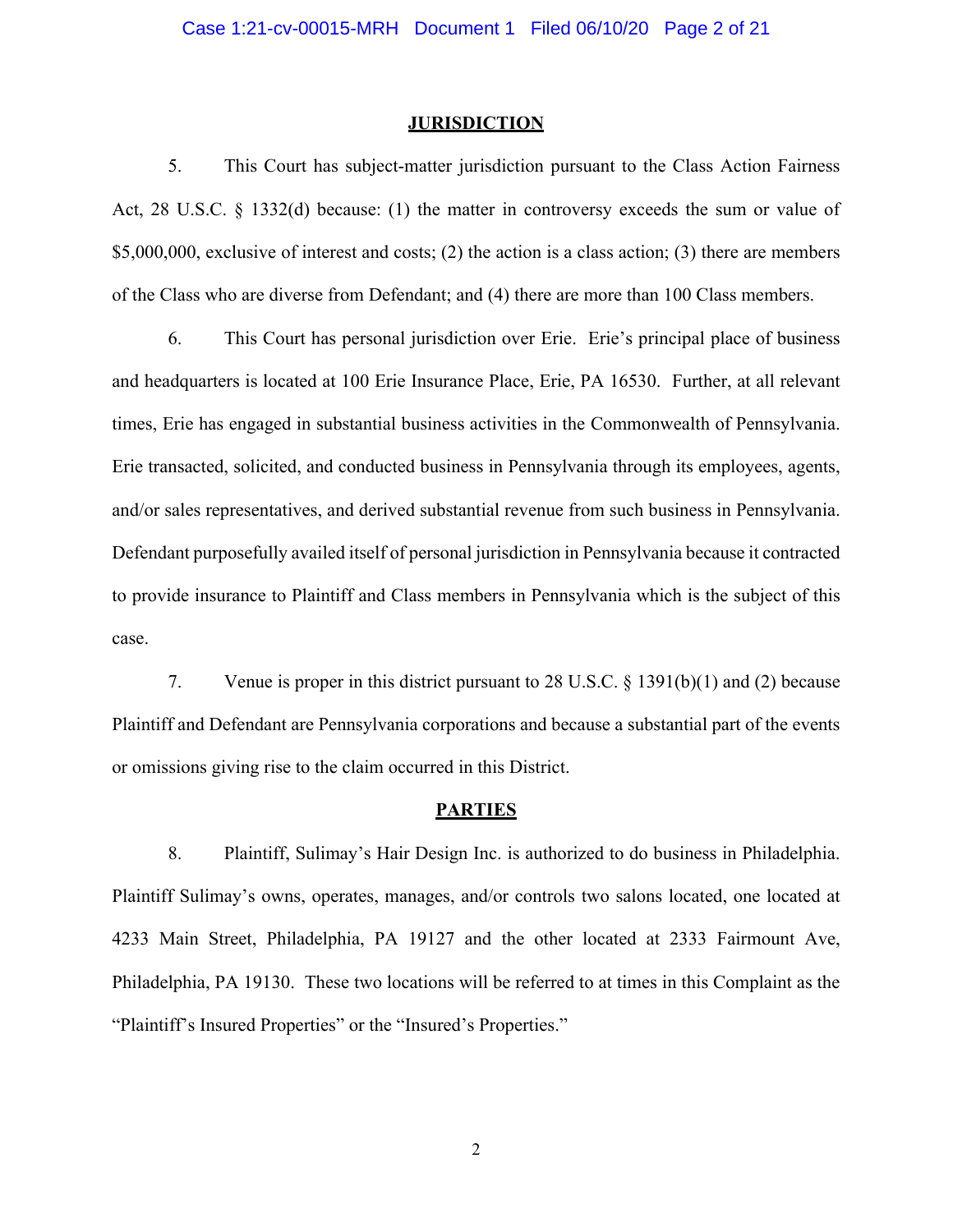#### Case 1:21-cv-00015-MRH Document 1 Filed 06/10/20 Page 3 of 21

9. Defendant Erie is an insurance carrier headquartered at 100 Erie Insurance Place, Erie, PA 16530 and, among other things, provides business interruption insurance to Plaintiff and Class members.

10. At all relevant times, Defendant issued an insurance policy to Plaintiff Sulimay's from February 3, 2020 up until February 3, 2021. The policy number is Q97-2257802. This policy was intended to cover losses to business interruption. *See* Declaration attached hereto as Exhibit 1.

11. The policy, in effect at the time the Covered Properties sustained business interruption losses arising out of the Civil Authority Orders described herein, includes coverage for, among other things, income protection, business personal property, civil authority and extended business income.

12. Plaintiff submitted a claim for a date of loss of March 16, 2020 pursuant to its policy Q97-2257802 on May 7, 2020 seeking coverage under this policy. Defendant rejected Plaintiff's coverage finding that the Civil Authority Coverage did not apply because Plaintiff did not suffer damage to its property. Defendant also denied coverage under the Contingent Business Interruption provisions because of lack of damage to the property. *See* Denial Letter (page 1 only), attached hereto as Exhibit 2.

13. Upon information and belief, Erie will assert its insurance policies do not provide coverage for business interruption closures for all similarly situated Class members because of the exclusion in its policies "by or resulting from any virus, bacterium, or other microorganism" (the "Virus Exclusion"). Erie will also assert that there is no coverage under the policy's Business Income, Extra Expense, Civil Authority, or any other applicable provisions because they each require direct physical loss of or damage to property, which Erie will claim does not exist here or,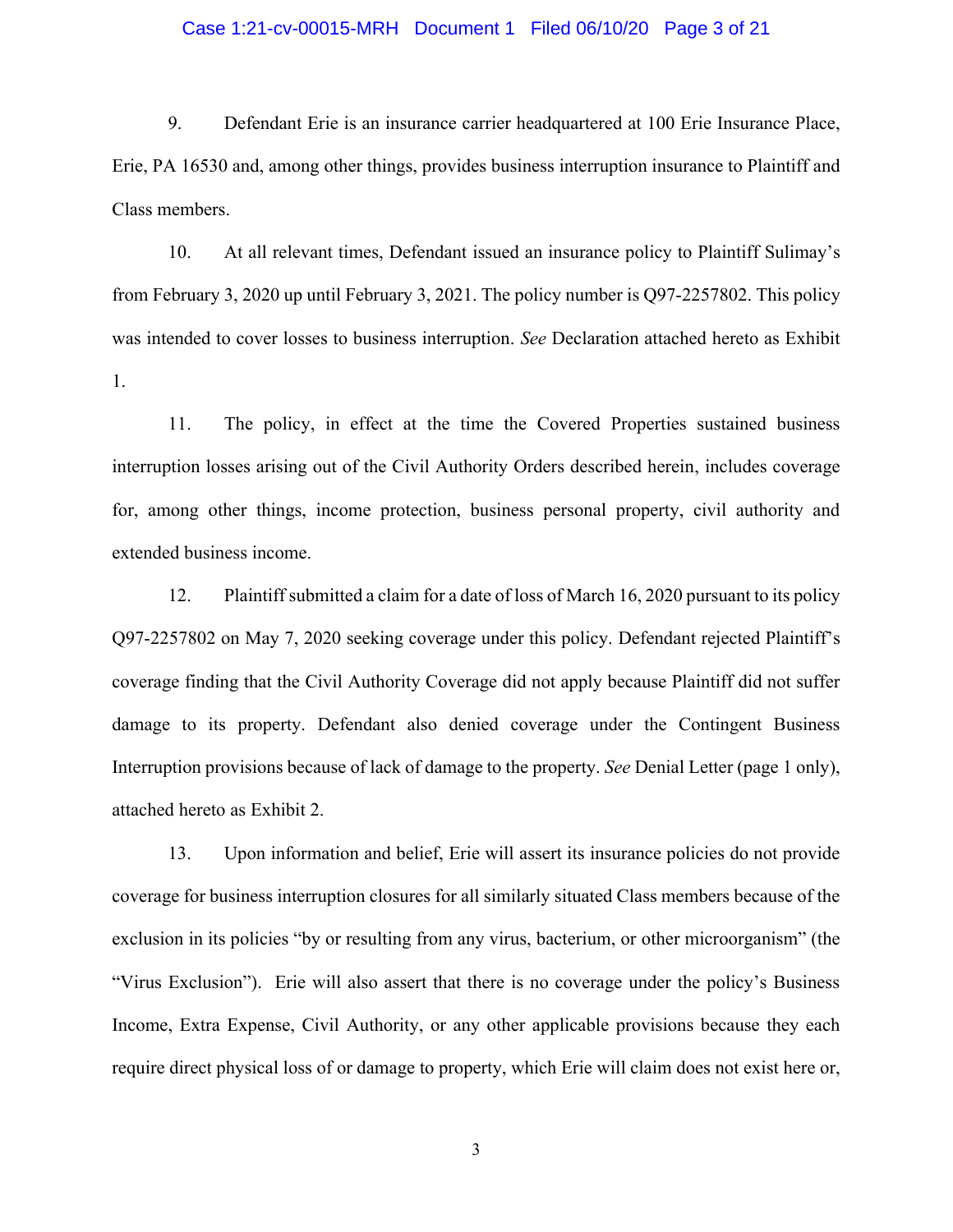#### Case 1:21-cv-00015-MRH Document 1 Filed 06/10/20 Page 4 of 21

upon information and belief, for any similarly situated Class member. *Id*. On information and belief, Erie intends to deny coverage to all Class members that file a business interruption claim in these circumstances.

## **FACTUAL BACKGROUND**

#### **A. Insurance Coverage**

14. Plaintiff and Class members faithfully paid policy premiums to Defendant, specifically to provide, among other things, additional coverages in the event of business interruption or closures by order of Civil Authority and for business income loss for property loss or damage.

15. The terms of the Policy explicitly provide the insured with insurance coverage for income protection, along with any necessary extra expenses incurred, when access to the Insured's properties is specifically prohibited by Civil Authority Orders. This additional coverage is identified as coverage under "Civil Authority" and states in part as follows:

### **C. Additional Coverages**

### **1. Civil Authority**

When a peril insured against causes damage to property other than property at the premises described in the "Declarations", we will pay for the actual loss of "income" and/or "rental income" you sustain and necessary "extra expense" caused by action of civil authority that prohibits access to the premises described in the "Declarations" provided that both of the following apply:

- i. Access to the area immediately surrounding the damaged property is prohibited by civil authority as a result of the damage, and the premises described in the "Declarations" are within that area but are not more than one mile from the damaged property; and
- ii. The action of civil authority is taken in response to dangerous physical conditions resulting from the damage or continuation of the peril insured against that caused the damage, or the action is taken to enable a civil authority to have unimpeded access to the damaged property.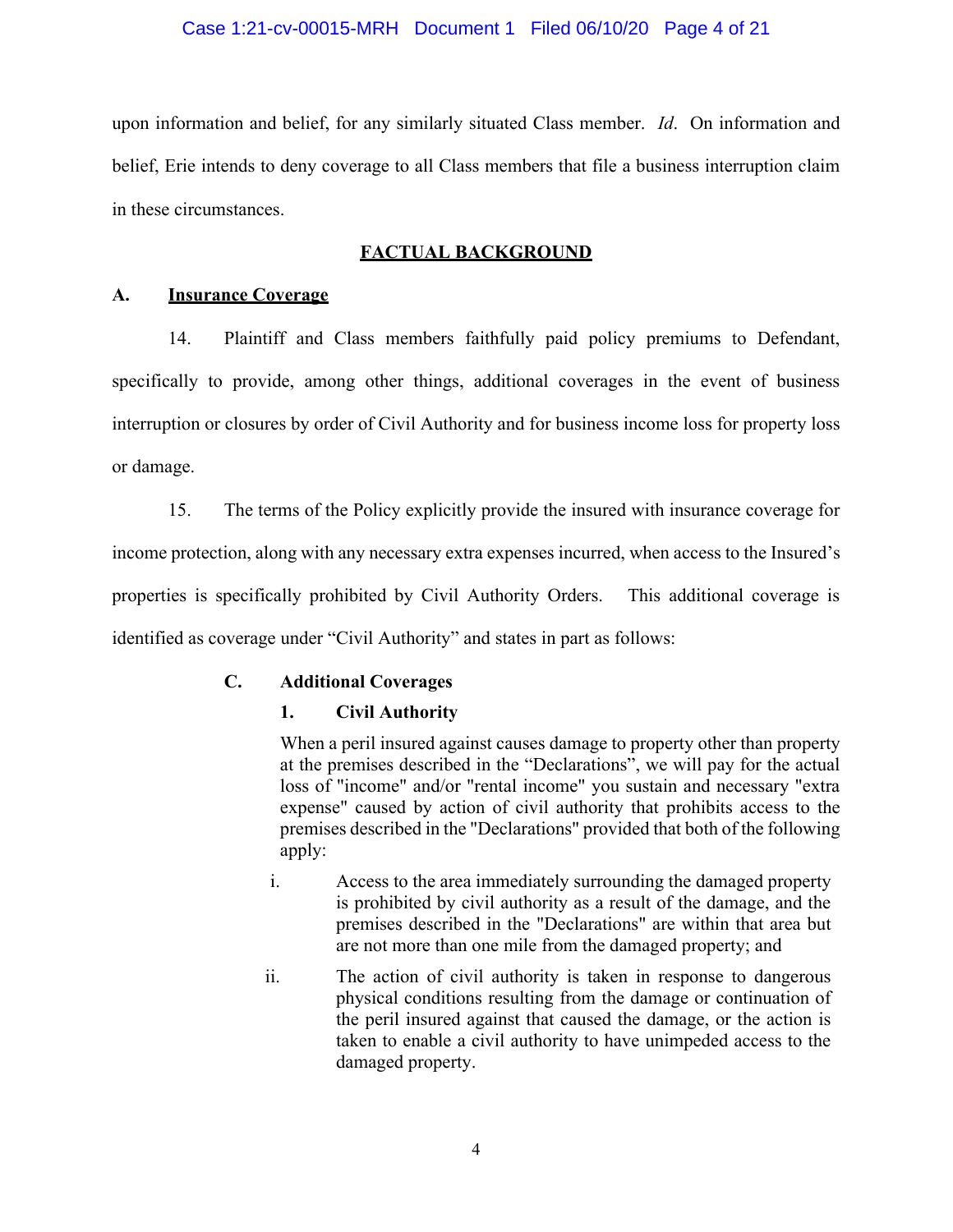#### Case 1:21-cv-00015-MRH Document 1 Filed 06/10/20 Page 5 of 21

16. The Policy is an all-risk policy, insofar as it provides that covered causes of loss under the policy provides coverage for all covered losses, including but not limited to direct physical loss and/or direct physical damage, unless a loss is specifically excluded or limited in the Policy.

17. The Policy also provides coverage for damages resulting from "interruption of business" when there is property loss or damage.

18. The Policy's Virus Exclusion does not apply to the closure of Plaintiffs' businesses as a result of the orders issued by a Civil Authority due to the COVID-19 pandemic.

19. Nonetheless, based on information and belief, Defendant has accepted policy premiums paid by Plaintiff and the Class with no intention of providing coverage for business income losses resulting from orders of a Civil Authority that the insured businesses be shut down, or any related property damage.

20. On information and belief, Defendant asserts any losses resulting from property damage or from Civil Authority Orders to cease normal business operations are not covered under the terms of the Policy's Virus Exclusion. Defendant is wrong. The COVID-19 pandemic has caused Plaintiff and the proposed Class property damage and physical loss. Moreover, the Civil Authority Orders have also caused Plaintiff and the proposed Class to suffer compensable property damage and business losses. Further, and as a result, the aforementioned exclusion does not apply to the COVID-19 pandemic.

#### **B. The COVID-19 Pandemic**

21. The scientific community, and those personally affected by the Coronavirus pandemic, recognize the Coronavirus as a cause of real physical loss and damage. It is clear that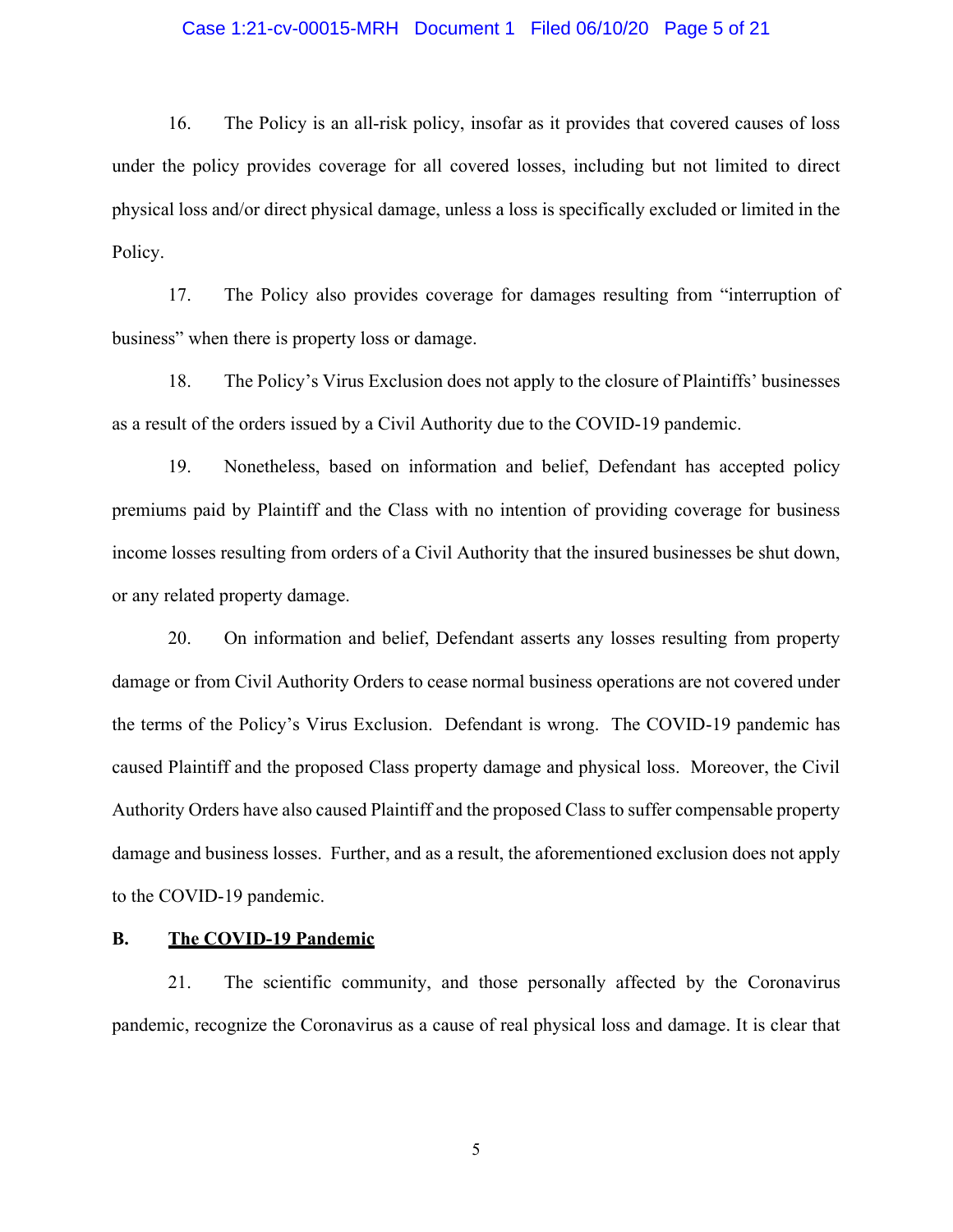#### Case 1:21-cv-00015-MRH Document 1 Filed 06/10/20 Page 6 of 21

contamination of the Insured Properties would be a direct physical loss requiring remediation to clean the surfaces of the salon.

22. On information and belief, the virus that causes COVID-19 remains stable and transmittable in aerosols for up to three hours, up to four hours on copper, up to 24 hours on cardboard and up to two to three days on plastic and stainless steel. *See* [https://www.nih.gov/news](https://www.nih.gov/news-events/news-releases/new-)[events/news-releases/new-](https://www.nih.gov/news-events/news-releases/new-)[coronavirus-stable-hours-surfaces](https://www.nih.gov/news-events/news-releases/new-coronavirus-stable-hours-surfaces) (last visited April 9, 2020).

23. The CDC has issued a guidance that gatherings of more than 10 people must not occur. People in congregate environments, which are places where people live, eat, and sleep in close proximity, face increased danger of contracting COVID-19.

24. The global Coronavirus pandemic<sup>1</sup> is exacerbated by the fact that the deadly virus physically infects and stays on surfaces of objects or materials, "fomites," for up to twenty-eight (28) days.

25. A particular challenge with the novel coronavirus is that it is possible for a person to be infected with COVID-19, but be asymptomatic. Thus, seemingly healthy people unknowingly spread the virus via speaking, breathing, and touching objects.

26. While infected droplets and particles carrying COVID-19 may not be visible to the naked eye, they are physical objects which travel to other objects and cause harm. Habitable surfaces on which COVID-19 has been shown to survive include, but are not limited to, stainless steel, plastic, wood, paper, glass, ceramic, cardboard, and cloth.

27. China, Italy, France, and Spain have implemented the cleaning and fumigating of public areas prior to allowing them to re-open publicly due to the intrusion of microbials.

<sup>&</sup>lt;sup>1</sup> On March 11, 2020 the World Health Organization ("WHO") made the assessment that COVID-19 shall be characterized as a pandemic. *See* [https://www.who.int/dg/speeches/detail/who-director-general-s-opening-remarks](https://www.who.int/dg/speeches/detail/who-director-general-s-opening-remarks-at-the-media-briefing-on-covid-19---11-march-2020)[at-the-media-briefing-on-covid-19---11-march-2020.](https://www.who.int/dg/speeches/detail/who-director-general-s-opening-remarks-at-the-media-briefing-on-covid-19---11-march-2020)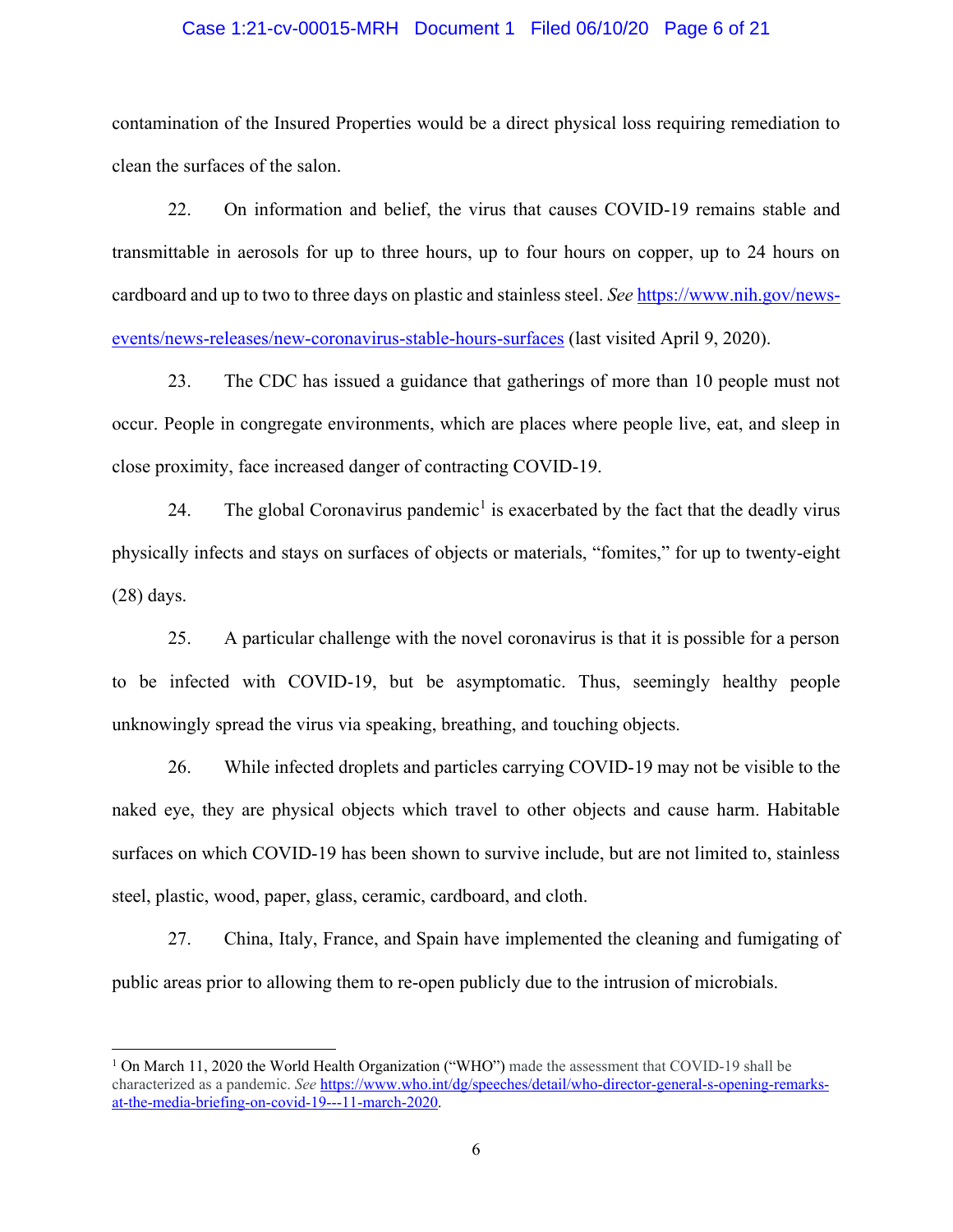## **C. Civil Authority**

## i. Pennsylvania

28. On March 6, 2020, Pennsylvania Governor Tom Wolf issued a Proclamation of Disaster Emergency, the first formal recognition of an emergency situation in the Commonwealth of Pennsylvania as a result of COVID-19. *See* Proclamation of Disaster Emergency at Exhibit 3.

29. On March 16, 2020, the City of Philadelphia announced the closure of non-essential businesses including salons like the Plaintiff's.  $\frac{https://www.phila.gov/2020-03-16-city-}{https://www.phila.gov/2020-03-16-city-}$ [announces-new-restrictions-on-business-activity-in-philadelphia/](https://www.phila.gov/2020-03-16-city-announces-new-restrictions-on-business-activity-in-philadelphia/) (Last visited June 2, 2020).

30. On March 19, 2020, Governor Wolf issued on Order requiring all non-lifesustaining businesses in Commonwealth to cease operations and close all physical locations. Businesses that were permitted to remain open were required to follow "social distancing practices and other mitigation measures defined by the Centers for Disease Control."<sup>2</sup>

31. On March 23, 2020, Governor Wolf issued a Stay-at-Home Order for residents of Philadelphia, Allegheny, Bucks, Chester, Delaware, Monroe, and Montgomery County.<sup>3</sup> On that same date, the Pennsylvania Department of Health issued a similar Order, noting that "operation of non-life-sustaining businesses present the opportunity for unnecessary gatherings, personal contact and interaction that will increase the risk of transmission and the risk of community spread of COVID-19."<sup>4</sup>

<sup>2</sup> *See* [https://www.governor.pa.gov/newsroom/all-non-life-sustaining-businesses-in-pennsylvania-to-close-physical](https://www.governor.pa.gov/newsroom/all-non-life-sustaining-businesses-in-pennsylvania-to-close-physical-locations-as-of-8-pm-today-to-slow-spread-of-covid-19/%23:~:text=Governor%20Tom%20Wolf%20today%20ordered,begin%20at%2012:01%20a.m.)[locations-as-of-8-pm-today-to-slow-spread-of-covid-](https://www.governor.pa.gov/newsroom/all-non-life-sustaining-businesses-in-pennsylvania-to-close-physical-locations-as-of-8-pm-today-to-slow-spread-of-covid-19/%23:~:text=Governor%20Tom%20Wolf%20today%20ordered,begin%20at%2012:01%20a.m.)

[<sup>19/#:~:</sup>text=Governor%20Tom%20Wolf%20today%20ordered,begin%20at%2012%3A01%20a.m.](https://www.governor.pa.gov/newsroom/all-non-life-sustaining-businesses-in-pennsylvania-to-close-physical-locations-as-of-8-pm-today-to-slow-spread-of-covid-19/%23:~:text=Governor%20Tom%20Wolf%20today%20ordered,begin%20at%2012:01%20a.m.) (last visited June 2, 2020).

<sup>3</sup> Se[e https://www.governor.pa.gov/newsroom/governor-wolf-and-health-secretary-issue-stay-at-home-orders-to-7](https://www.governor.pa.gov/newsroom/governor-wolf-and-health-secretary-issue-stay-at-home-orders-to-7-counties-to-mitigate-spread-of-covid-19/) counties-to-mitigate-spread-of-covid-19/ [\(](https://www.governor.pa.gov/newsroom/governor-wolf-and-health-secretary-issue-stay-at-home-orders-to-7-counties-to-mitigate-spread-of-covid-19/)last visited June 2, 2020). 4 [https://www.governor.pa.gov/newsroom/waiver-extension-revised-timing-of-enforcement-monday-march-23-at-](https://www.governor.pa.gov/newsroom/waiver-extension-revised-timing-of-enforcement-monday-march-23-at-800-am/)

[<sup>800-</sup>am/](https://www.governor.pa.gov/newsroom/waiver-extension-revised-timing-of-enforcement-monday-march-23-at-800-am/) (last visited June 2, 2020).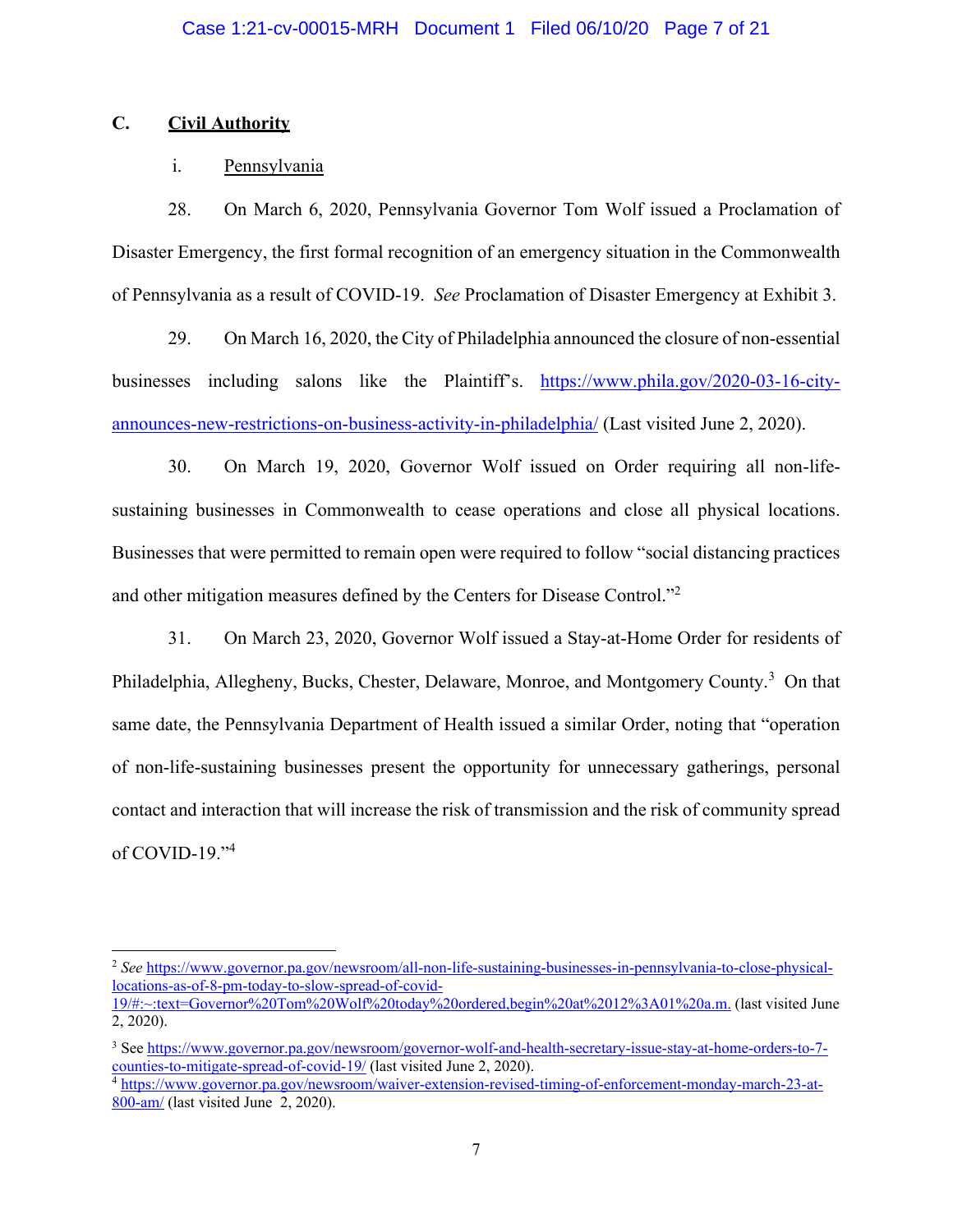#### Case 1:21-cv-00015-MRH Document 1 Filed 06/10/20 Page 8 of 21

32. On April 1, 2020, Governor Wolf extended the March 23, 2020 Stay at Home Order to the entire Commonwealth of Pennsylvania.<sup>5</sup>

33. The Pennsylvania Supreme Court recently clarified the Governor's Orders and supported Plaintiff's position that physical loss and damage exists in resulting in coverage here. *See Friends of DeVito, et al v. Wolf*, No. 68 MM 2020 (Pa. April 13, 2020).

34. Moreover, the United States District Court - Middle District of Pennsylvania also rejected a group of small business owners' Motion for a Temporary Restraining Order, premised on due process and the First amendment, on May 21, 2020. The Court stated, "This pandemic has presented impossible choices to government officials and private citizens alike, and we are not unmoved by the hardships Petitioners currently face. [However,] Petitioners have failed to prove that the Governor violated constitutional strictures in their issuance." *See Benner v. Wolf*, 1:20-cv-00775-JEJ (E.D. Pa. May 21, 20202), attached hereto as Exhibit 4.

35. On April 20, 2020, Governor Wolf and Pennsylvania Secretary of Health extended the statewide stay-at-home orders through Friday, May 8, 2020. [https://www.governor.pa.gov/newsroom/gov-wolf-sec-of-health-extend-statewide-stay-at-home](https://www.governor.pa.gov/newsroom/gov-wolf-sec-of-health-extend-statewide-stay-at-home-order-until-may-8/)[order-until-may-8/](https://www.governor.pa.gov/newsroom/gov-wolf-sec-of-health-extend-statewide-stay-at-home-order-until-may-8/) (last visited April 22, 2020).

36. On May 7, 2020, Governor Wolf again extended the statewide stay-at-home orders through June 4, 2020. *See* [https://www.governor.pa.gov/wp-content/uploads/2020/05/20200507-](https://www.governor.pa.gov/wp-content/uploads/2020/05/20200507-TWW-Stay-at-Home-Order-Amendment.pdf) [TWW-Stay-at-Home-Order-Amendment.pdf](https://www.governor.pa.gov/wp-content/uploads/2020/05/20200507-TWW-Stay-at-Home-Order-Amendment.pdf) (last visited May 31, 2020)

<sup>5</sup> [https://www.governor.pa.gov/newsroom/gov-wolf-sec-of-health-pennsylvania-on-statewide-stay-at-home-order](https://www.governor.pa.gov/newsroom/gov-wolf-sec-of-health-pennsylvania-on-statewide-stay-at-home-order-beginning-at-8-pm-tonight-most-prudent-option-to-stop-the-spread/)[beginning-at-8-pm-tonight-most-prudent-option-to-stop-the-spread/](https://www.governor.pa.gov/newsroom/gov-wolf-sec-of-health-pennsylvania-on-statewide-stay-at-home-order-beginning-at-8-pm-tonight-most-prudent-option-to-stop-the-spread/) (last visited June 2, 2020).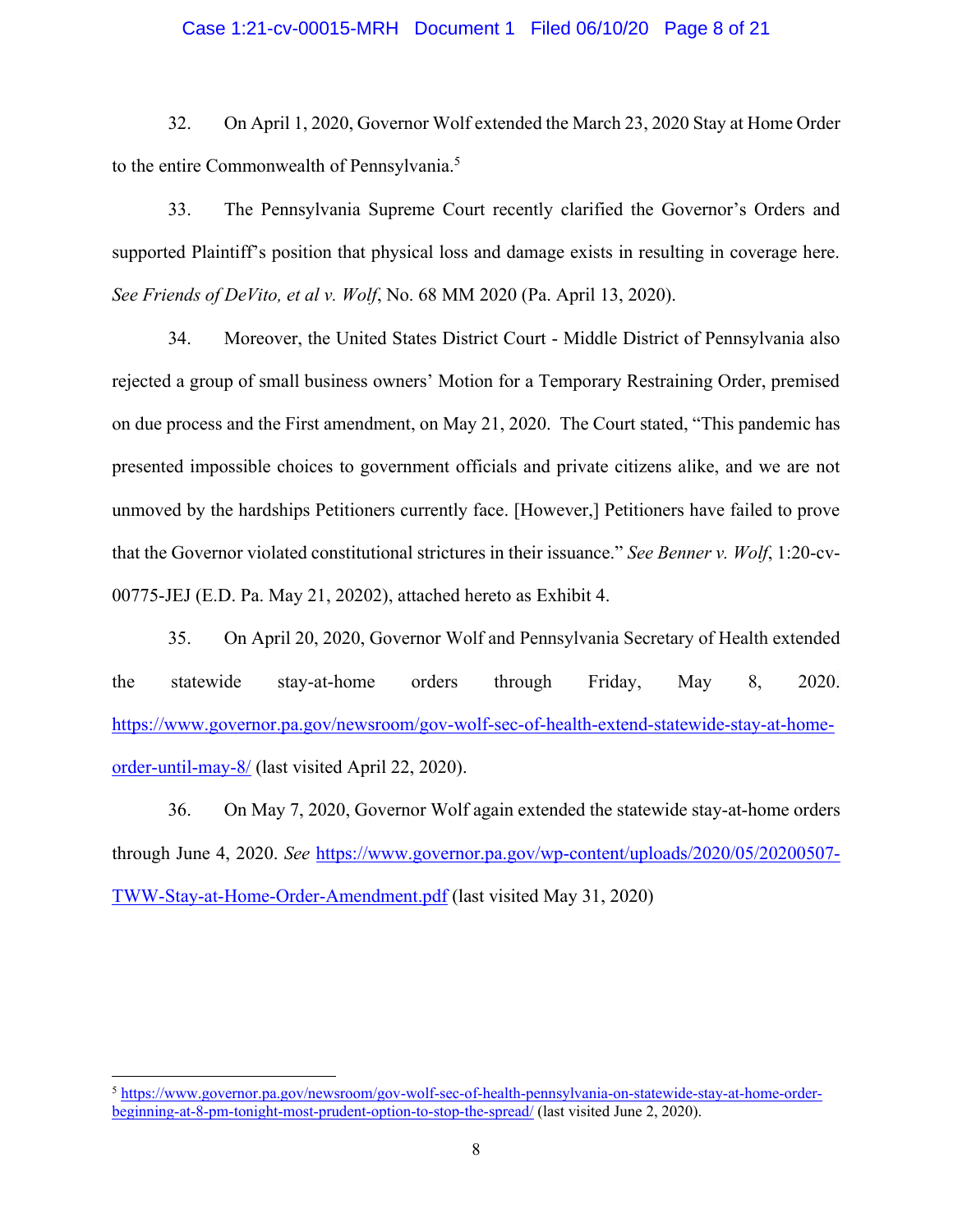### Case 1:21-cv-00015-MRH Document 1 Filed 06/10/20 Page 9 of 21

37. On June 5, 2020, Philadelphia entered a modified version of the state's yellow phase allowing businesses to gradually reopen; however, hair salons are not included in those businesses that are permitted to open.<sup>6</sup>

ii. Other States

The shut-down Civil Authority Orders issued by Pennsylvania authorities covering Pennsylvania non-essential businesses are similar to Civil Authority Orders that have been issued nationwide by state and local civil authorities. *See* [https://www.wsj.com/articles/a-state-by-state](https://www.wsj.com/articles/a-state-by-state-guide-to-coronavirus-lockdowns-11584749351)[guide-to-coronavirus-lockdowns-11584749351.](https://www.wsj.com/articles/a-state-by-state-guide-to-coronavirus-lockdowns-11584749351) Defendant operates the District of Columbia and in the following states:

## *1. Illinois*

- x **Travel outside home:** Only for essential needs/work.
- **Gatherings:** 10-person limit.
- x **Businesses:** Nonessential businesses are limited to minimum operations or remote work.
- **• Quarantines:** No statewide directive.
- **Bars/restaurants:** Dine-out only.
- x **Beaches/parks:** State parks, fish and wildlife areas, recreational areas and historic sites are closed.
- *2. Indiana*
	- x **Travel outside home:** Only for essential needs/work.
	- **Gatherings:** 10-person limit.
	- x **Businesses:** Nonessential businesses are limited to minimum operations or remote work.
	- **Quarantines:** No statewide directive.

<sup>6</sup> *See* <https://www.phila.gov/2020-05-29-what-the-yellow-phase-means-for-philadelphia/> (last visited June 8, 2020).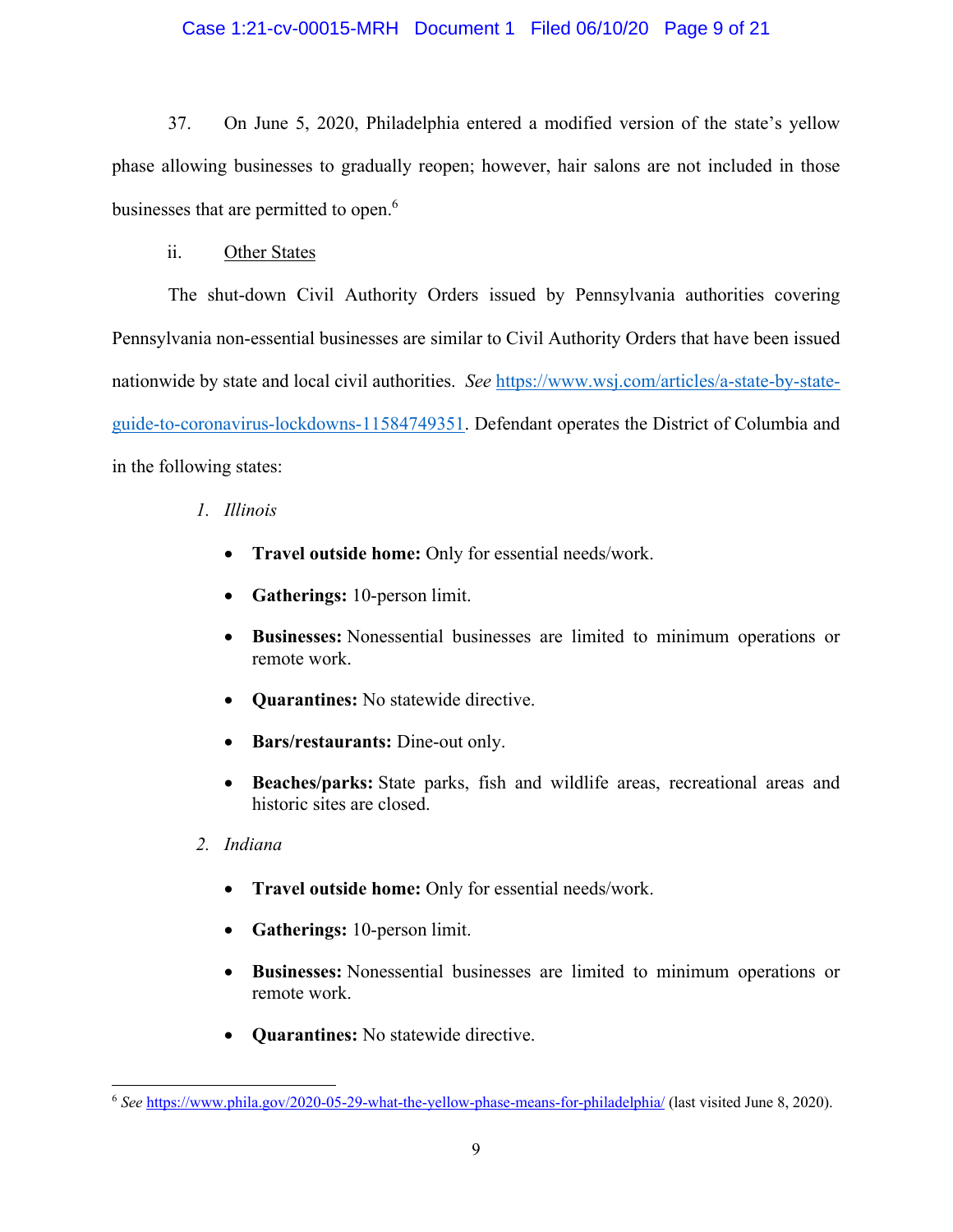- **Bars/restaurants:** Dine-out only.
- x **Beaches/parks:** Hiking, biking, fishing, boating, birding, hunting and camping are allowed with social distancing.
- *3. Kentucky*
	- x **Travel outside home:** Travel outside the state is restricted to essential needs/work.
	- Gatherings: Mass gatherings prohibited; smaller gatherings are allowed with social distancing.
	- **Businesses:** Nonessential retail must close.
	- **Quarantines:** Anybody coming in from out of state—including residents must self-quarantine for 14 days upon return.
	- **Bars/restaurants:** Dine-out only.
	- Beaches/parks: State parks closed for overnight stays.
- *4. Maryland*
	- x **Travel outside home:** Only for essential needs/work.
	- **Gatherings:** 10-person limit.
	- x **Businesses:** Nonessential businesses are limited to minimum operations or remote work. Senior-citizen activities centers are closed.
	- x **Quarantines:** People traveling into Maryland from anywhere outside Maryland are required to self-quarantine for 14 days with limited exceptions. (Guidance)
	- **Bars/restaurants:** Dine-out only.
	- x **Beaches/parks:** State park beaches are closed. Some parks remain open.
- *5. New York*
	- x **Travel outside home:** Only for essential needs/work. Individuals age 70 and older and those with compromised immune systems must stay home and limit home-visitation to immediate family members or close friends.
	- **Gatherings:** Nonessential gatherings are prohibited.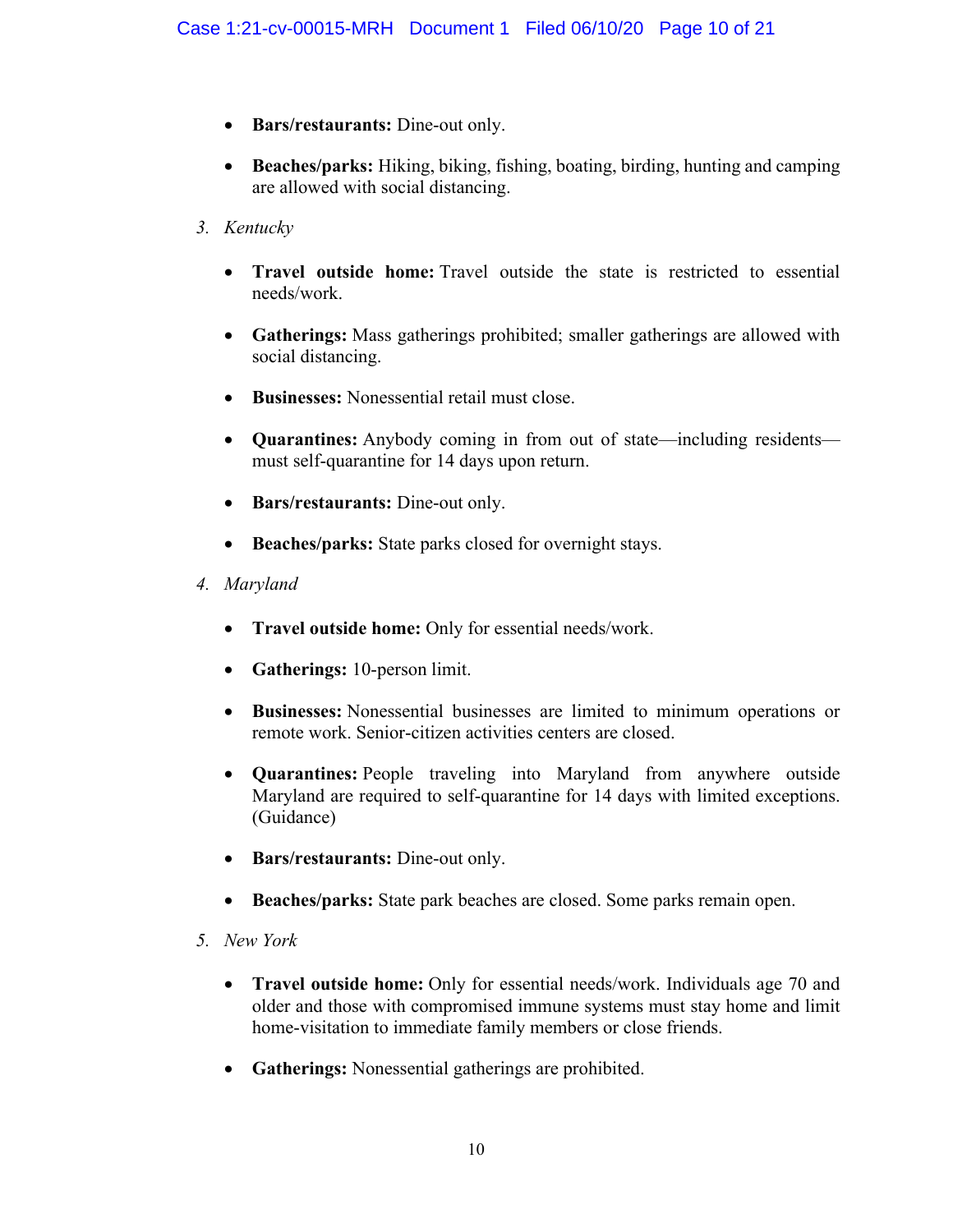- x **Businesses:** Nonessential businesses limited to minimum operations or remote work. (Guidance)
- **Quarantines:** No mandatory quarantine for out-of-state travelers. Mandatory quarantines for people who have been in close contact with a Covid-19 patient.
- **Bars/restaurants:** Dine-out only.
- **Beaches/parks:** Social distancing at state parks.
- *6. North Carolina*
	- x **Travel outside home:** Only for essential needs/work.
	- **Gatherings:** 10-person limit.
	- x **Businesses:** Nonessential businesses are limited to minimum operations or remote work.
	- **Quarantines:** No statewide directive.
	- **Bars/restaurants:** Dine-out only.
	- **Beaches/parks:** People may go to public parks and outdoor recreation areas unless locally restricted.
- *7. Ohio*
	- x **Travel outside home:** Only for essential needs/work.
	- **Gatherings:** 10-person limit.
	- x **Businesses:** Nonessential businesses and operations must cease all activities except minimum basic operations.
	- x **Quarantines:** Travelers arriving in Ohio should self-quarantine for 14 days with limited exceptions.
	- **•** Bars/restaurants: Dine-out only.
	- x **Beaches/parks:** Wildlife areas, forests and nature preserves remain open.
- *8. Pennsylvania*
	- x **Travel outside home:** Only for essential needs/work.
	- **Gatherings:** Gatherings are generally prohibited.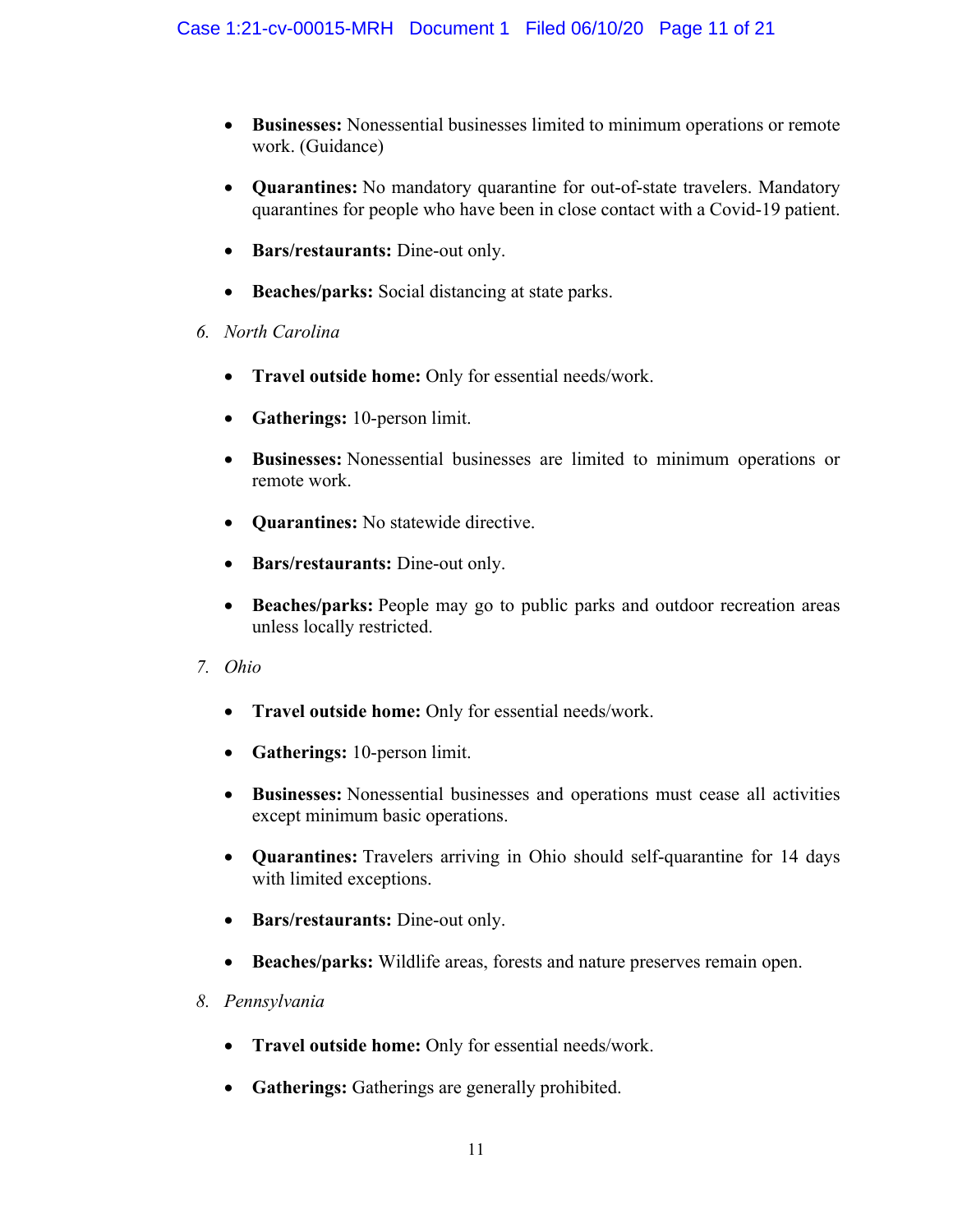- Businesses: Non-life-sustaining businesses must close or operate remotely.
- **Quarantines:** No statewide directive.
- **Bars/restaurants:** Dine-out only.
- x **Beaches/parks:** Trails, lakes, roads and parking are limited to "passive and dispersed recreation."
- *9. Tennessee*
	- x **Travel outside home:** Only for essential needs/work.
	- **Gatherings:** Social gatherings of 10 or more people prohibited.
	- x **Businesses:** Nonessential businesses are limited to minimum operations or remote work.
	- **Quarantines:** No statewide directive.
	- **Bars/restaurants:** Dine-out only.
	- Beaches/parks: Most state parks have reopened for day-use only.

### *10. Virginia*

- x **Travel outside home:** Only for essential needs/work.
- **Gatherings:** 10-person limit.
- x **Businesses:** Recreation and entertainment businesses must close.
- **Quarantines:** No statewide directive.
- **Bars/restaurants:** Dine-out only.
- **Beaches/parks:** Beaches are closed except for fishing and exercising. State parks are open for day-use activities. Campgrounds are closed.

### *11. West Virginia*

- x **Travel outside home:** Only for essential needs/work.
- **Gatherings:** Five-person limit with some exceptions.
- x **Businesses:** Nonessential businesses are limited to minimum operations or remote work.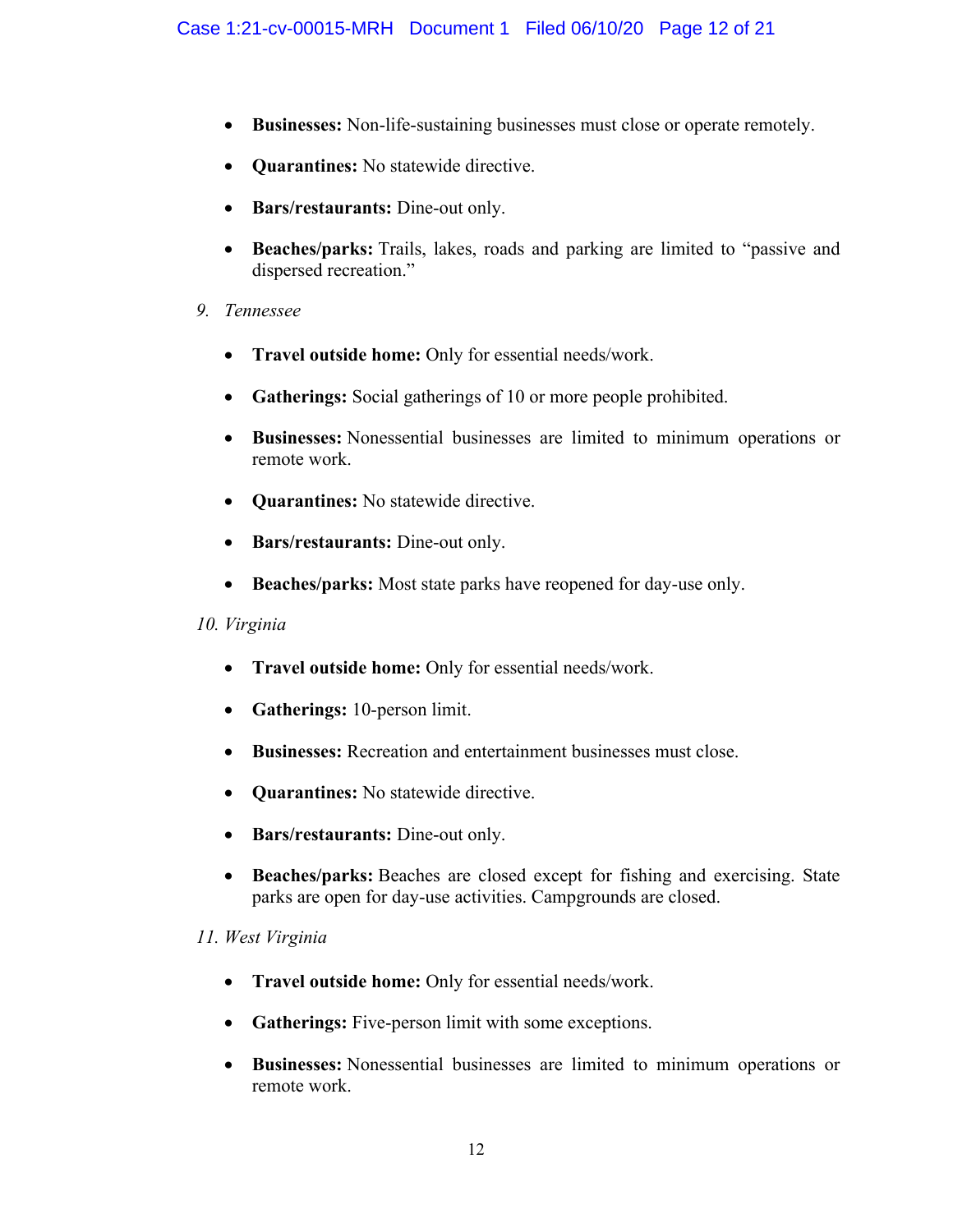- x **Quarantines:** Two-week mandatory quarantines for people traveling into West Virginia from areas of substantial community spread of Covid-19.
- **Bars/restaurants:** Dine-out only.
- Beaches/parks: Park lodges, cabins and campgrounds are closed.

## *12. Wisconsin*

- x **Travel outside home:** Only for essential needs/work.
- x **Gatherings:** All public and private gatherings are prohibited with limited exceptions.
- x **Businesses:** Nonessential businesses are limited to minimum operations or remote work.
- x **Quarantines:** No mandatory quarantine for out-of-state travelers. Selfquarantine recommended for out-of-state travelers.
- **Bars/restaurants:** Dine-out only.
- **Beaches/parks:** Many state parks are closed. Campgrounds are closed.
- 38. Further, on April 10, 2020 President Trump seemed to support insurance coverage

for business loss like that suffered by the Plaintiff:

REPORTER: Mr. President may I ask you about credit and debt as well. Many American individuals, families, have had to tap their credit cards during this period of time. And businesses have had to draw down their credit lines. Are you concerned Mr. President that that may hobble the U.S. economy, all of that debt number one? And number two, would you suggest to credit card companies to reduce their fees during this time?

PRESIDENT TRUMP: Well it's something that we've already suggested, we're talking to them. Business interruption insurance, I'd like to see these insurance companies—you know you have people that have paid. When I was in private I had business interruption. When my business was interrupted through a hurricane or whatever it may be, I'd have business where I had it, I didn't always have it, sometimes I had it, sometimes, I had a lot of different companies. *But if I had it I'd expect to be paid*. You have people. I speak mostly to the restaurateurs, where they have a restaurant, they've been paying for 25, 30, 35 years, business interruption. They've never needed it. All of a sudden they need it. And I'm very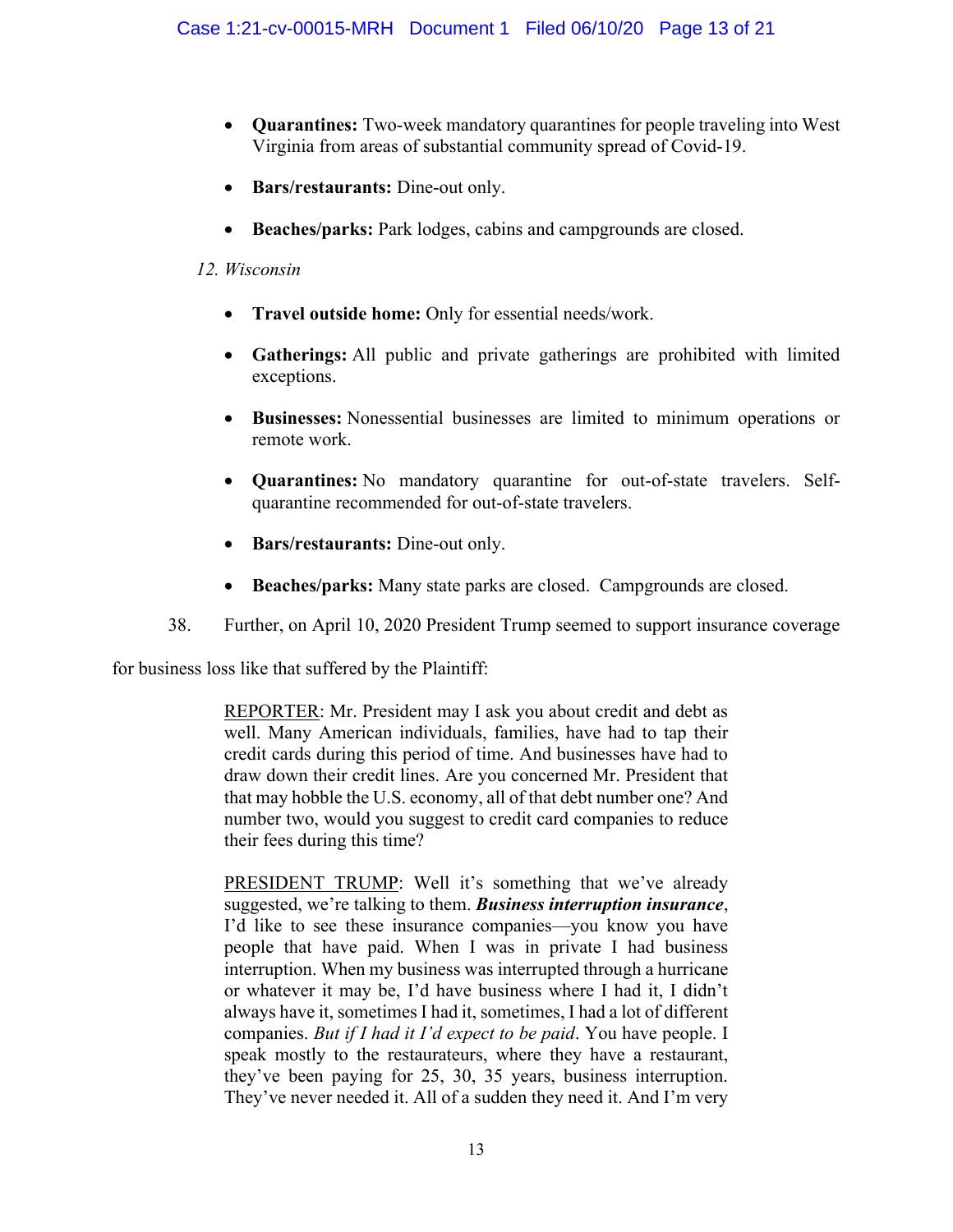good at reading language. I did very well in these subjects, OK. And I don't see the word pandemic mentioned. Now in some cases it is, it's an exclusion. But in a lot of cases I don't see it. I don't see it referenced. And they don't want to pay up. I would like to see the insurance companies pay if they need to pay, if it's fair. And they know what's fair, and I know what's fair, I can tell you very quickly. But business interruption insurance, that's getting a lot money to a lot of people. And they've been paying for years, sometimes they just started paying, but you have people that have never asked for business interruption insurance, and they've been paying a lot of money for a lot of years for the privilege of having it, and then when they finally need it, the insurance company says 'we're not going to give it.' We can't let that happen.

https://youtu.be/ cMeG5C9TjU (last visited on April 17, 2020) (emphasis added).

- 39. The President is articulating a few core points:
	- a. Business interruption is a common type of insurance.
	- b. Businesses pay in premiums for this coverage and should reasonably expect they'll receive the benefit of the coverage.
	- c. This pandemic should be covered unless there is a specific exclusion for pandemics.
	- d. If insurers deny coverage, they would be acting in bad faith.

40. The Civil Authority Orders and proclamations referenced herein, as they relate to the closure of all "non-life- sustaining businesses," evidence an awareness on the part of both state and local governments that COVID-19 causes damage to property. This is particularly true for businesses such as Plaintiff's, where customer or client interaction and personal contact results in a heightened risk of the property becoming contaminated.

### **D. Impact on Plaintiff and the Class**

41. Prior to March 16, 2020, Plaintiff's 2333 Fairmount Avenue location was opened to all customers from Monday 2:00 pm – 8:00 pm; Tuesday  $10:00$  am – 8:00 pm; Wednesday 9:30 am – 8:00 pm; Thursday 10:00 am – 8:00 pm; Friday 10:00 am – 8:00 pm; Saturday 8:00 am – 4:00 pm and Sunday  $11:00$  am  $-4:00$  pm. Prior to March 16, 2020, Plaintiff's 4233 Main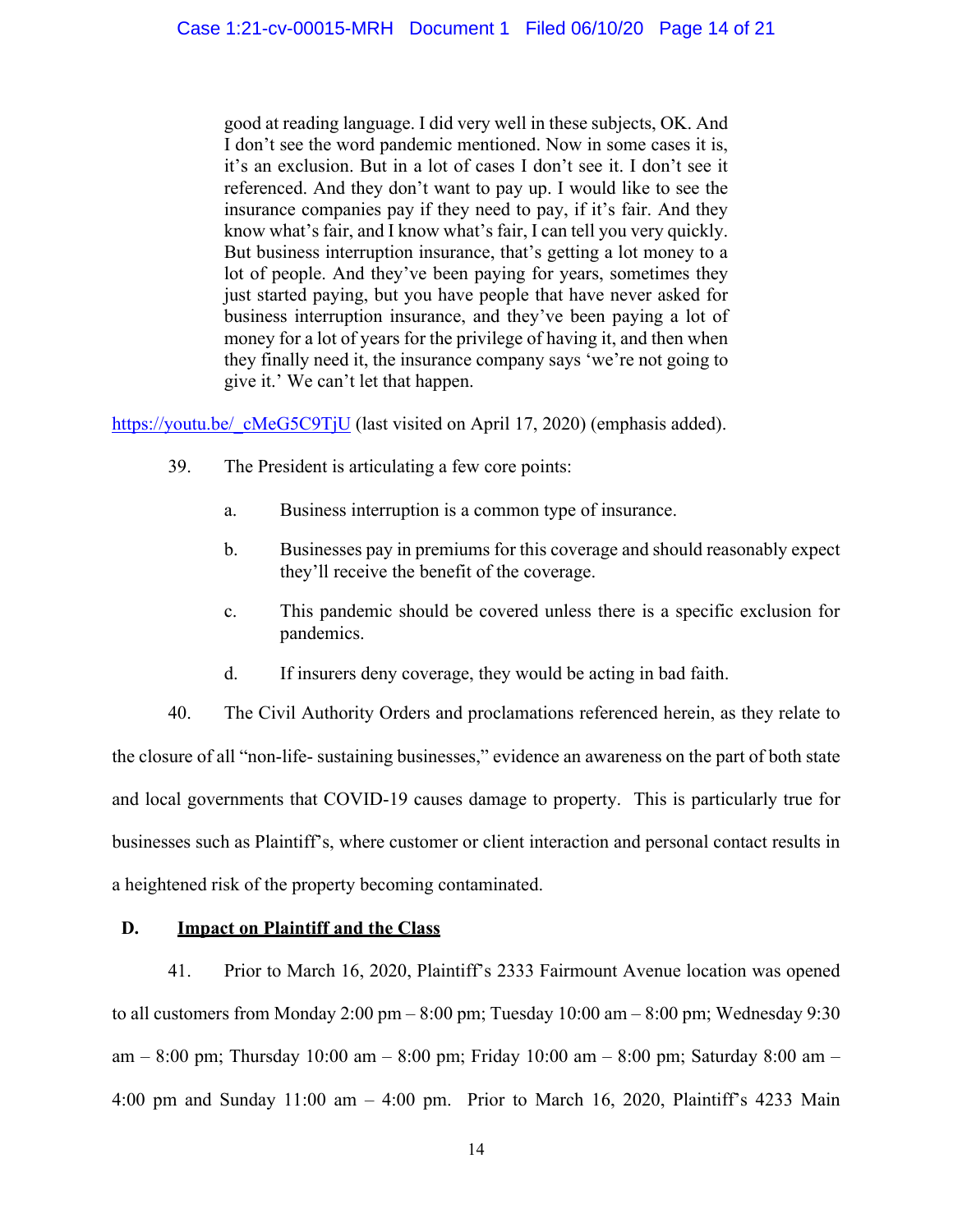#### Case 1:21-cv-00015-MRH Document 1 Filed 06/10/20 Page 15 of 21

Street location was opened to all customers from Tuesday 12:00 pm – 8:00 pm; Wednesday 12:00 – 8:00 pm; Thursday 10:00 am – 8:00 pm; Friday 10:00 am – 8:00 pm; Saturday 9:00 am – 4:00 pm and Sunday  $11:00$  am  $-4:00$  pm.

42. As a result of the Orders referenced herein, Plaintiff shut its doors to customers on March 16, 2020 and continues to be shutdown. *See* <https://sulimayshair.com/> (last visited June 9, 2020).

43. Plaintiff's business loss occurred when Pennsylvania Civil Authorities declared a State of Emergency on March 6, 2020. Plaintiff suffered further when the Pennsylvania Civil Authorities required all businesses to cease non-essential operations on March 16,2020.

44. Plaintiff's business, like that of other Class members, is not a closed environment, and because people – staff, customers, community members, and others – constantly cycle in and out of the salon, there is an ever-present risk that the Insured Properties are contaminated and would continue to be contaminated.

45. Businesses like the Plaintiff's are more susceptible to being or becoming contaminated, as both respiratory droplets and fomites are more likely to be retained on the Insured Properties and remain viable for far longer as compared to other types of businesses.

46. Plaintiff's businesses are also highly susceptible to rapid person-to-property transmission of the virus, and vice-versa, because the service nature of the business places staff and customers in close proximity to the property and to one another.

47. A declaratory judgment determining that the insureds are entitled to business loss coverage under the Policy is necessary to prevent Plaintiff and Class members from being left without bargained-for insurance coverage required to ensure the survival of their child care centers due to the Civil Authorities' response to the COVID-19 pandemic. As a result of these Civil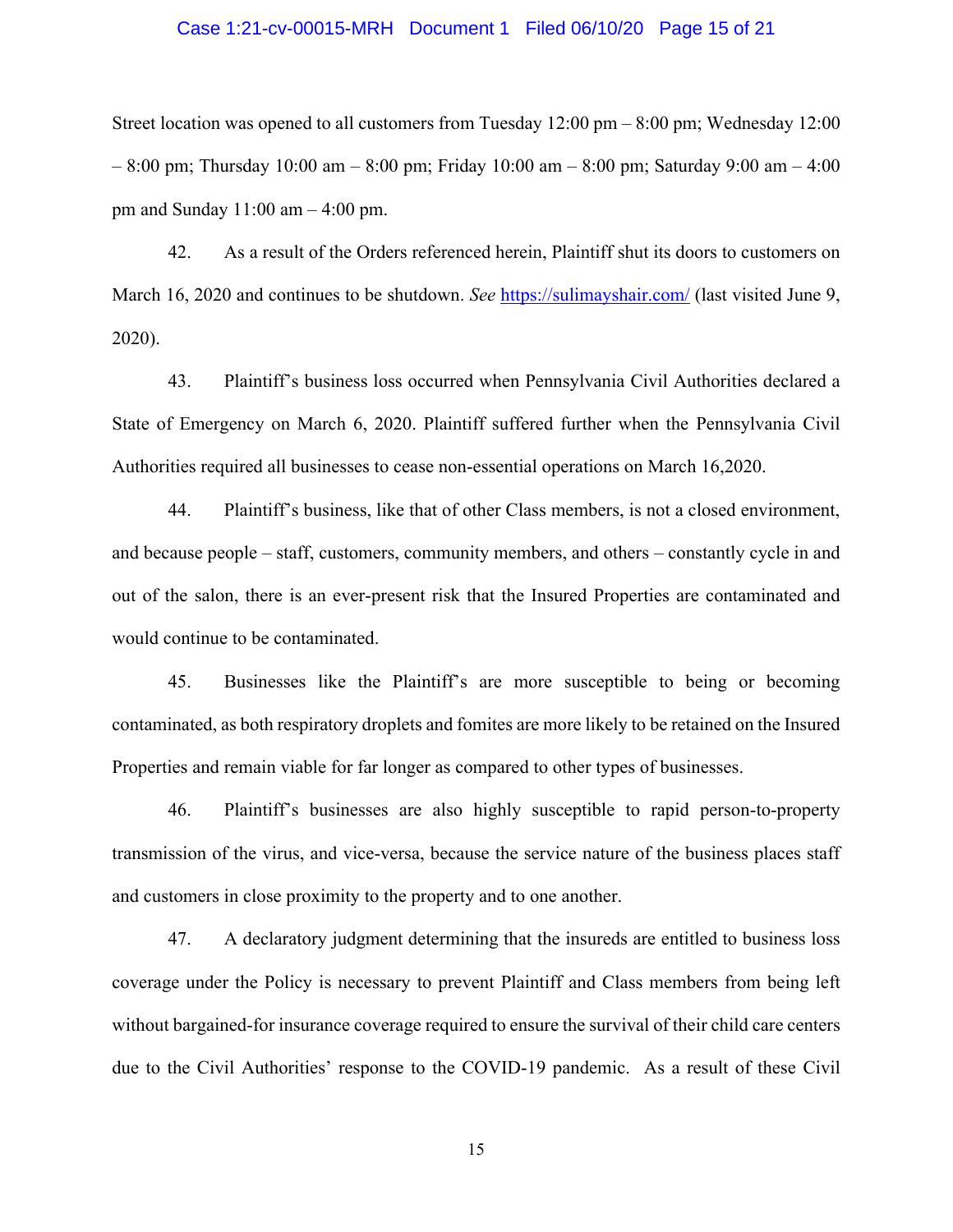#### Case 1:21-cv-00015-MRH Document 1 Filed 06/10/20 Page 16 of 21

Authority Orders, Plaintiff and Class members have incurred, and continue to incur, among other things, a substantial loss of business income and additional expenses, which losses are covered under the terms of Defendant's insurance policies.

#### **CLASS ALLEGATIONS**

48. Plaintiff brings this action pursuant to Federal Rules of Civil Procedure 23(b)(2) on behalf of the following Class:

> All restaurants that have suffered business interruption and lost income as a result of Civil Authority Orders issued in response to the COVID-19 pandemic.

49. Upon information and belief, Defendant does not cover business interruption in contravention to the uniform language contained in the insurance policies it has issued to restaurants.

50. The exact number of the Class members is unknown as such information is in exclusive control of Defendant. However, due to the nature and commerce involved, Plaintiff believes the Class consists of thousands of insureds nationwide, making joinder of the Class members impractical.

51. Common questions of law and fact affect the right of each Class member. Plaintiff is seeking Declaratory Relief for all Class members with similar polices to Plaintiff. Declaratory relief will permit adjudication of the rights of all parties as to whether Defendant's policies provide coverage for business interruptions losses the Class has suffered as a result of property loss and the Civil Authority Orders.

52. Common questions of law and fact that affect the Class members include, but are not limited to:

> a. Whether Defendant was legally obligated to pay for business interruption as a result of Civil Authority Orders issued in response to the COVID-19 pandemic;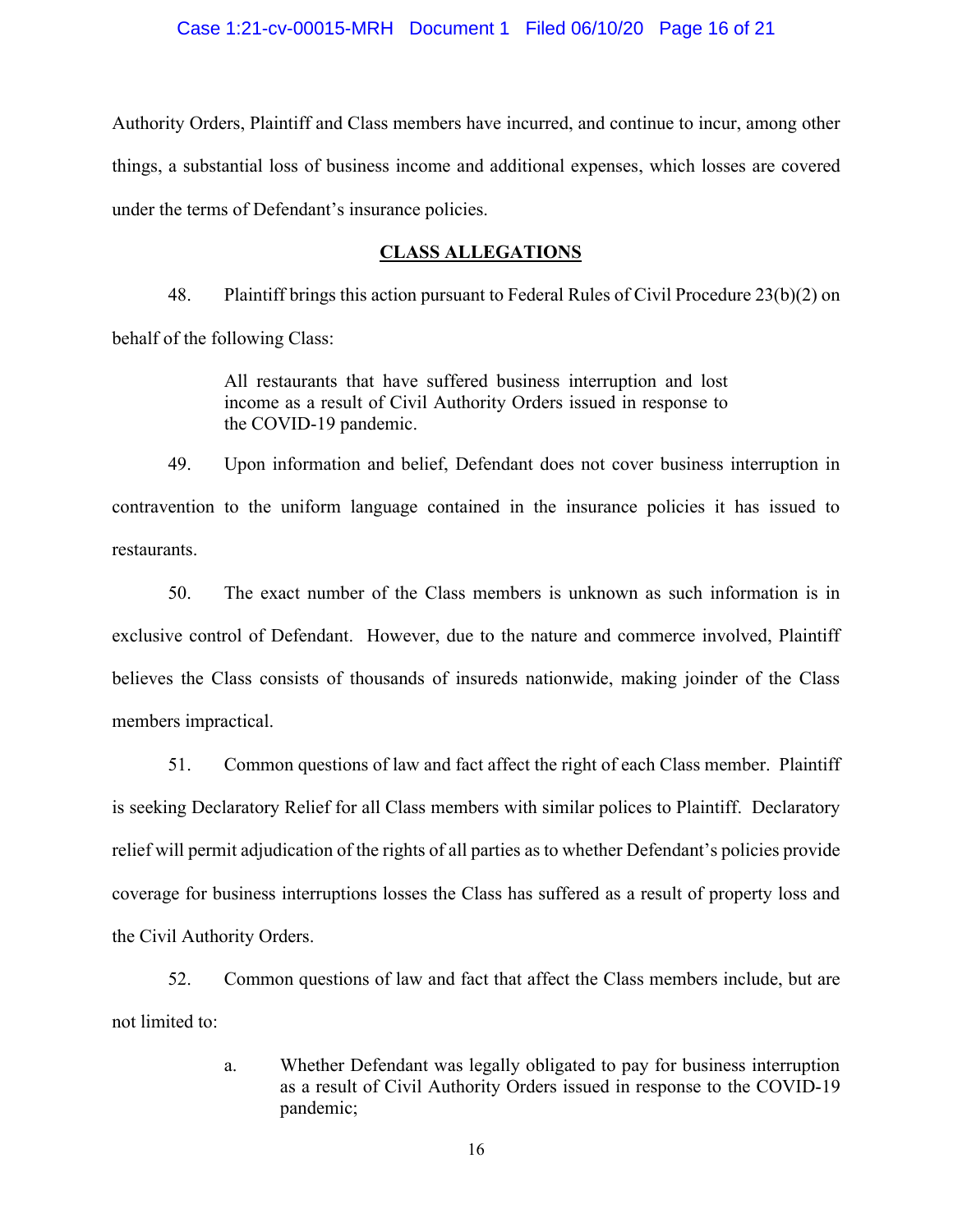- b. Whether Plaintiff and Class members have suffered physical "loss" or damage in accordance with the terms and conditions of Defendant's business interruption insurance policies;
- c. Whether Plaintiff and Class members are excluded from coverage for losses they suffered due to the Civil Authority Orders as a result of the Virus  $Exclusion(s)$  contained in Defendant's insurance policies;
- d. Whether Defendant is justified in denying Plaintiff and Class members' claims.
- 53. The claims and defenses of Plaintiff, as a representative plaintiff, are typical of the

claims and defenses of the Class because Defendant wrongfully denied that its policy covers claims

to Plaintiff and the Class members.

54. Plaintiff, as a representative plaintiff, will fairly and adequately assert and protect

the interests of the Class.

- a. Plaintiff has hired attorneys who are experienced in prosecuting class actions and will adequately represent the interests of the Class; and
- b. Plaintiff has no conflict of interest that will interfere with the maintenance of a class action.

55. A class action provides a fair and efficient method for adjudication of the

controversy for the following reasons:

- a. Prosecution of separate actions by individual Class members would create a risk of inconsistent and varying results against Defendant when confronted with incompatible standards of conduct; and
- b. Adjudications with respect to individual Class members could, as a practical matter, be dispositive of any interest of other members not parties to such adjudications and substantially impair their ability to protect their interests.
- 56. In addition to denying claims that have been filed like the Plaintiff's here (see

Exhibit 2), Defendant has taken steps to discourage the Class from submitting claims under their policies. Upon information and belief, Defendant has sent a uniform letter to all insurance brokers and has advised them to advise Class members that insureds do not have a claim under the terms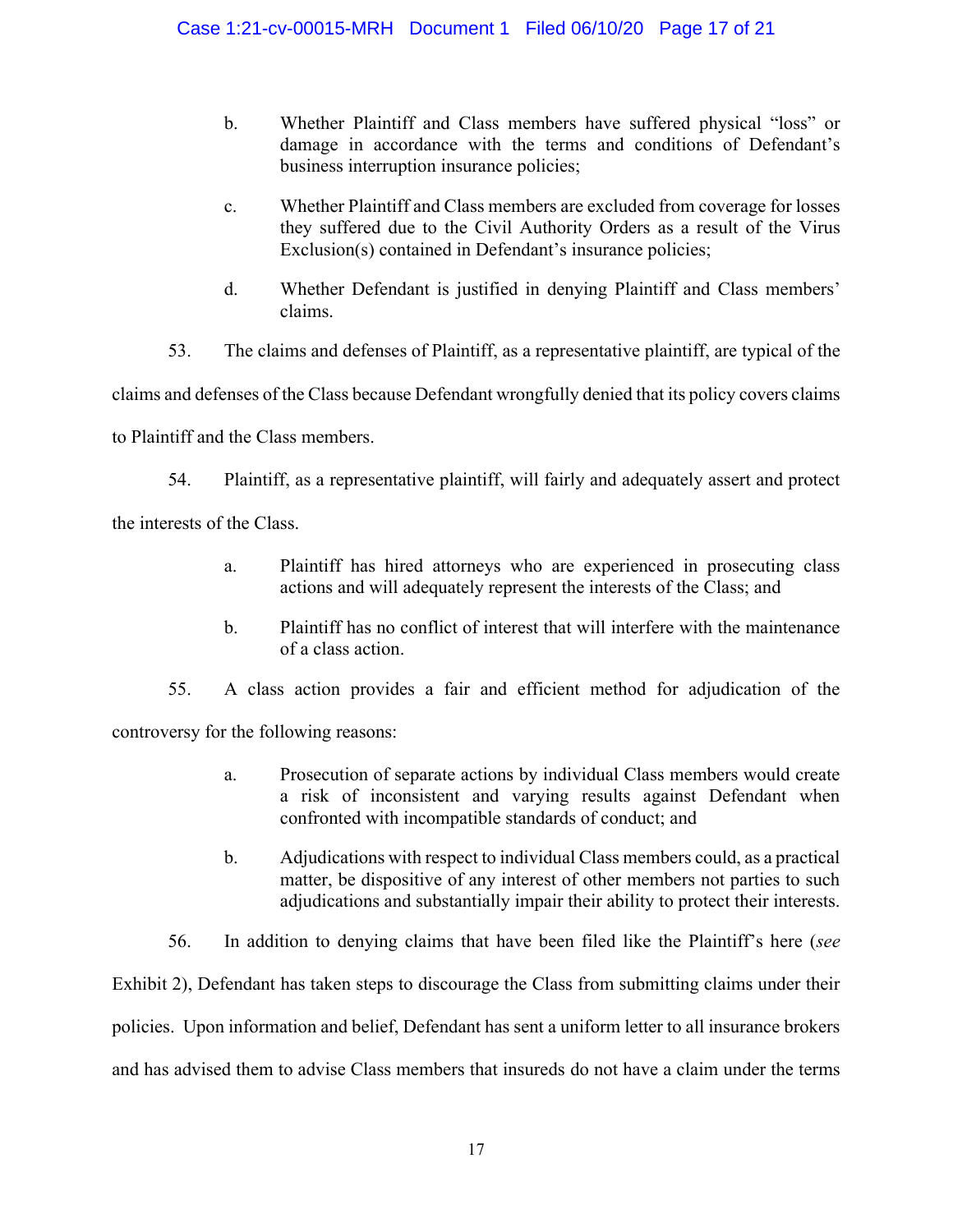#### Case 1:21-cv-00015-MRH Document 1 Filed 06/10/20 Page 18 of 21

of their policy(ies). For this reason, Declaratory relief for the entire class is appropriate and necessary.

## **CAUSE OF ACTION**

### **DECLARATORY RELIEF**

57. Plaintiff re-alleges and incorporates by reference into this cause of action each and every allegation set forth in each and every paragraph of this Complaint.

58. The Declaratory Judgment Act, 28 U.S.C. § 2201(a), provides that in "a case of actual controversy within its jurisdiction . . . any court of the United States . . . may declare the rights and other legal relations of any interested party seeking such declaration, whether or not further relief is or could be sought." 28 U.S.C. § 2201(a).

59. An actual controversy has arisen between Plaintiff and the Defendant as to the rights, duties, responsibilities and obligations of the parties under the Policy in that Plaintiff contends and, on information and belief, the Defendant disputes and denies that:

- a. The Civil Authorities' Orders constitute a prohibition of access to Plaintiff's Covered Property;
- b. The prohibition of access by the Orders has specifically prohibited access as defined in the Policy;
- c. The Policy's Virus Exclusion does not apply to the business losses incurred by Plaintiff here that are proximately caused by the Civil Authority Orders issued in response to the COVID-19 pandemic;
- d. The Civil Authorities' Orders trigger coverage under the terms of the Policy;
- e. The Policy provides coverage to Plaintiff for any current and future Civil Authority closures of its businesses due to physical loss or damage directly or indirectly from the COVID-19 pandemic under the Civil Authority coverage parameters; and
- f. The Policy provides business income coverage in the event that the COVID-19 pandemic directly or indirectly causes physical loss or damage at the Covered Property or immediate area of the Covered Property.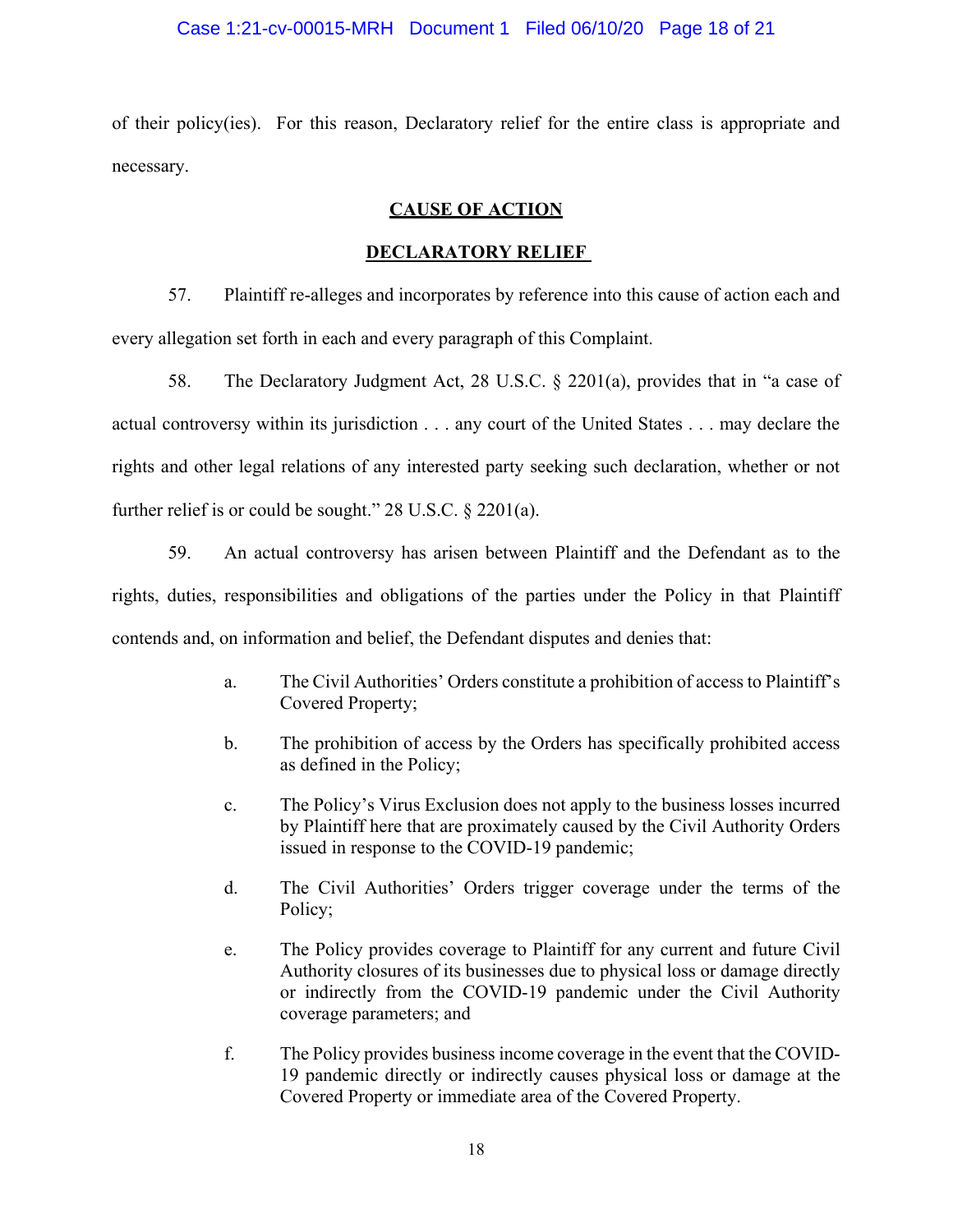#### Case 1:21-cv-00015-MRH Document 1 Filed 06/10/20 Page 19 of 21

60. Resolution of the duties, responsibilities and obligation of the parties is necessary as no adequate remedy at law exists and a declaration of the Court is needed to resolve the dispute and controversy.

61. Plaintiff seeks a Declaratory Judgment to determine whether the Orders constitute a prohibition of access to Plaintiff's Insured Properties as Civil Authority as defined in the Policy.

62. Plaintiff further seeks a Declaratory Judgment to affirm that the Orders trigger coverage.

63. Plaintiff further seeks a Declaratory Judgment to affirm that Defendant's Policies provide coverage to Plaintiff and the Class for any current and future business personal property losses, loss of business income, and extended business income losses as a result of Civil Authority Orders affecting the operation of their business due to physical loss or damage caused by the COVID-19 pandemic.

#### **PRAYER FOR RELIEF**

WHEREFORE, Plaintiff and the proposed Class herein prays as follows:

- a. For a declaration that the Civil Authorities Orders constitute an insured impairment on the operation of Plaintiff's Covered Properties.
- b. To certify the proposed Class under Rule 23(b)(2).
- c. To direct notice to the Class under Rules 23.
- d. For a declaration that the Civil Authorities' Orders constitute the type of prohibition of access or restriction on business operations that is defined in the Policy.
- e. For a declaration that the Civil Authorities' Orders trigger coverage under the Policy.
- f. For a declaration that the Virus Exclusion in the policy does not prohibit coverage.
- g. For a declaration that the Policy provides coverage to Plaintiff for any current, future and continued Civil Authority closures of its businesses due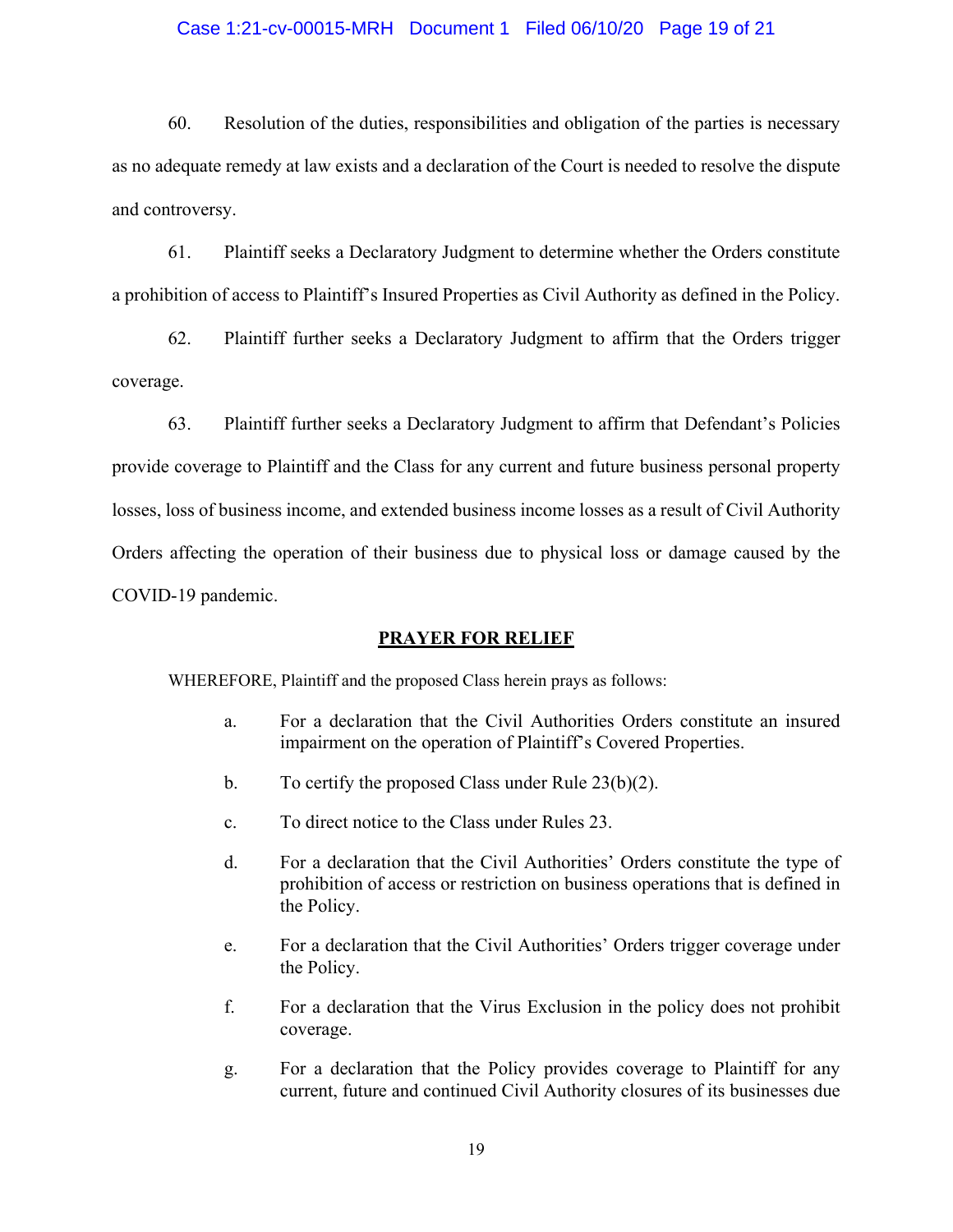to physical loss or damage directly or indirectly from the COVID-19 pandemic under the Policy's Civil Authority coverage parameters.

- h. For a declaration that the Policy provides business income coverage in the event that COVID-19 has directly or indirectly caused a loss or damage at the Plaintiff's Covered Properties or the immediate area of the Plaintiff's Covered Properties.
- i. For such other relief as the Court may deem proper.

## **TRIAL BY JURY IS DEMANDED**

Dated: June 9, 2020 Respectfully submitted,

## */s/ Daniel C. Levin*

Arnold Levin, Esq. Laurence Berman, Esq. Frederick Longer, Esq. Daniel Levin, Esq. **LEVIN SEDRAN & BERMAN LLP** 510 Walnut Street, Suite 500 Philadelphia, PA 19106-3697 Telephone: (215) 592-1500 [alevin@lfsblaw.com](mailto:alevin@lfsblaw.com) [flonger@lfsblaw.com](mailto:flonger@lfsblaw.com) [dlevin@lfsblaw.com](mailto:dlevin@lfsblaw.com)

Richard M. Golomb, Esq. Kenneth J. Grunfeld, Esq. **GOLOMB & HONIK, P.C.** 1835 Market Street, Suite 2900 Philadelphia, PA 19103 Telephone: (215) 985-9177 Facsimile: (215) 985-4169 [rgolomb@golombhonik.com](mailto:rgolomb@golombhonik.com) [kgrunfeld@golombhonik.com](mailto:kgrunfeld@golombhonik.com)

W. Daniel "Dee" Miles, III (Ala. Bar ID:7656M75W) Rachel N. Boyd (Ala. Bar ID: 6320342) Paul W. Evans (AL Bar ID: 9270Z18F) **BEASLEY, ALLEN, CROW, METHVIN, PORTIS & MILES, P.C.**